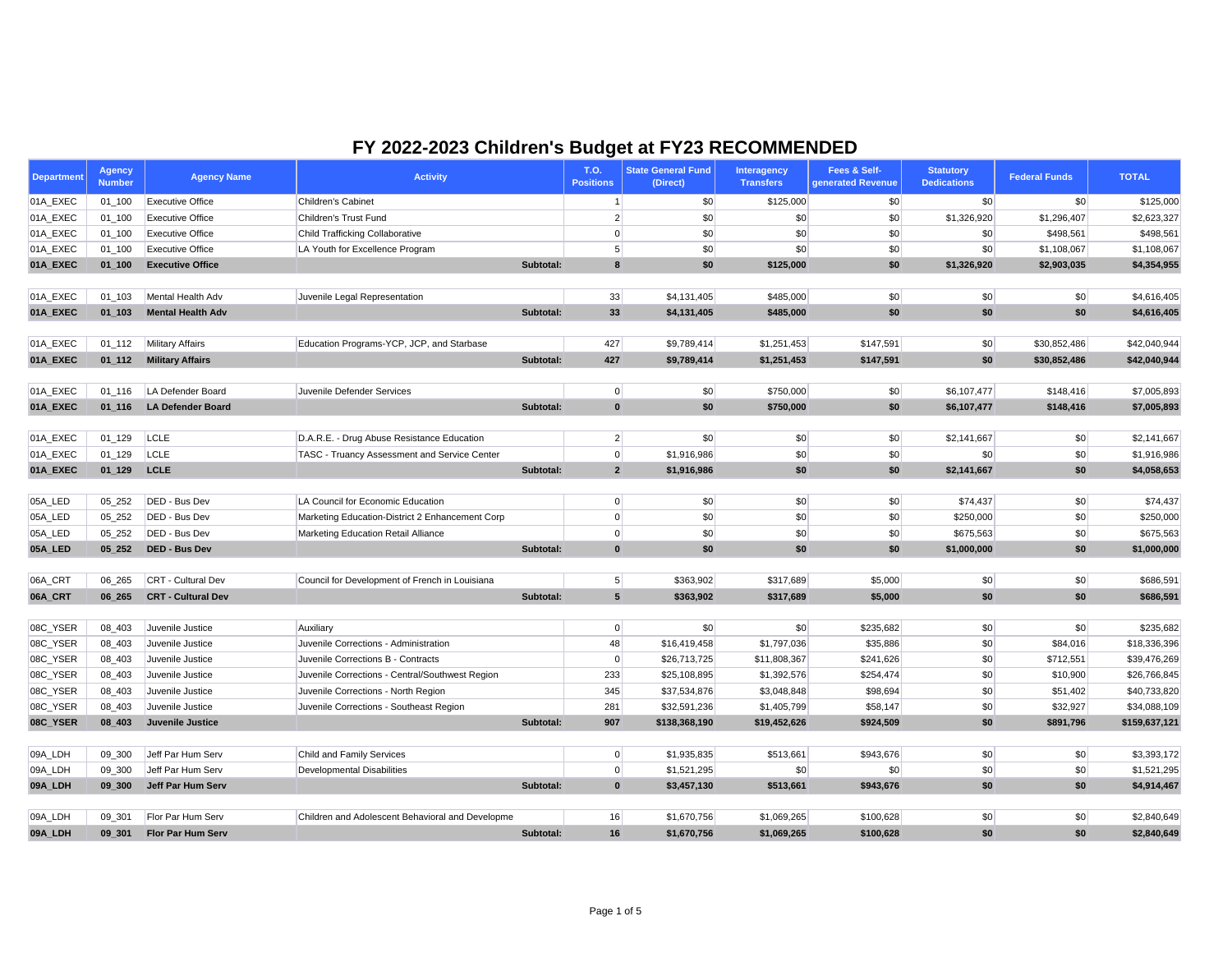| <b>Department</b> | <b>Agency</b><br><b>Number</b> | <b>Agency Name</b>       | <b>Activity</b>                                  |           | <b>T.O.</b><br><b>Positions</b> | <b>State General Fund</b><br>(Direct) | <b>Interagency</b><br><b>Transfers</b> | Fees & Self-<br>generated Revenue | <b>Statutory</b><br><b>Dedications</b> | <b>Federal Funds</b> | <b>TOTAL</b>    |
|-------------------|--------------------------------|--------------------------|--------------------------------------------------|-----------|---------------------------------|---------------------------------------|----------------------------------------|-----------------------------------|----------------------------------------|----------------------|-----------------|
| 09A_LDH           | 09_302                         | Cap Area Hum Serv        | *Children's Behavioral Health Services           |           | 64                              | \$5,102,246                           | \$1,266,553                            | \$1,261,908                       | \$0                                    | \$0                  | \$7,630,707     |
| 09A_LDH           | 09 302                         | <b>Cap Area Hum Serv</b> |                                                  | Subtotal: | 64                              | \$5,102,246                           | \$1,266,553                            | \$1,261,908                       | \$0                                    | \$0                  | \$7,630,707     |
|                   |                                |                          |                                                  |           |                                 |                                       |                                        |                                   |                                        |                      |                 |
| 09A_LDH           | 09 303                         | Dev Disab Council        | <b>Families Helping Families</b>                 |           | 0                               | \$507,517                             | \$0                                    | \$0                               | \$0                                    | \$0                  | \$507,517       |
| 09A_LDH           | 09_303                         | Dev Disab Council        | Louisiana Citizens for Action Now (LaCAN)        |           | 0                               | \$0                                   | $\boldsymbol{\mathsf{S}}$              | \$0                               | \$0                                    | \$215,000            | \$215,000       |
| 09A_LDH           | 09 303                         | <b>Dev Disab Council</b> |                                                  | Subtotal: | $\mathbf{0}$                    | \$507,517                             | \$0                                    | \$0                               | \$0                                    | \$215,000            | \$722,517       |
|                   |                                |                          |                                                  |           |                                 |                                       |                                        |                                   |                                        |                      |                 |
| 09A_LDH           | 09_304                         | Metro Hum Serv           | <b>Children and Adolescent Services</b>          |           | 21                              | \$2,177,393                           | \$1,456,307                            | \$165,000                         | \$0                                    | \$0                  | \$3,798,700     |
| 09A_LDH           | 09 304                         | <b>Metro Hum Serv</b>    |                                                  | Subtotal: | 21                              | \$2,177,393                           | \$1,456,307                            | \$165,000                         | \$0                                    | \$0                  | \$3,798,700     |
|                   |                                |                          |                                                  |           |                                 |                                       |                                        |                                   |                                        |                      |                 |
| 09A_LDH           | 09_305                         | Med Vendor Admin         | Medical Services for Medicaid Eligible Children  |           | 1016                            | \$28,055,876                          | \$0                                    | \$113,316                         | \$24,403                               | \$102,525,753        | \$130,719,348   |
| 09A_LDH           | 09 305                         | <b>Med Vendor Admin</b>  |                                                  | Subtotal: | 1016                            | \$28,055,876                          | \$0                                    | \$113,316                         | \$24,403                               | \$102,525,753        | \$130,719,348   |
|                   |                                |                          |                                                  |           |                                 |                                       |                                        |                                   |                                        |                      |                 |
| 09A_LDH           | 09_306                         | Med Vendor Pymnts        | Medical Services for Medicaid Eligible Children  |           | 0                               | \$1,639,408,401                       | \$93,432,951                           | \$426,943,136                     | \$560,112,210                          | \$5,508,392,101      | \$8,228,288,799 |
| 09A_LDH           | 09 306                         | <b>Med Vendor Pymnts</b> |                                                  | Subtotal: | $\mathbf{0}$                    | \$1,639,408,401                       | \$93,432,951                           | \$426,943,136                     | \$560,112,210                          | \$5,508,392,101      | \$8,228,288,799 |
|                   |                                |                          |                                                  |           |                                 |                                       |                                        |                                   |                                        |                      |                 |
| 09A_LDH           | 09 309                         | <b>SCLHSA</b>            | Children and Adolescent Behavioral and Developme |           | 16                              | \$3,328,374                           | \$888,654                              | \$419,300                         | \$0                                    | \$0                  | \$4,636,328     |
| 09A_LDH           | 09_309                         | <b>SCLHSA</b>            |                                                  | Subtotal: | 16                              | \$3,328,374                           | \$888,654                              | \$419,300                         | \$0                                    | \$0                  | \$4,636,328     |
|                   |                                |                          |                                                  |           |                                 |                                       |                                        |                                   |                                        |                      |                 |
| 09A_LDH           | 09 310                         | NEDHSA                   | Children and Adolescent Behavioral and Developme |           | 11                              | \$1,691,889                           | \$640,256                              | \$0                               | \$0                                    | \$0                  | \$2,332,145     |
| 09A_LDH           | 09_310                         | <b>NEDHSA</b>            |                                                  | Subtotal: | 11                              | \$1,691,889                           | \$640,256                              | \$0                               | \$0                                    | \$0                  | \$2,332,145     |
|                   |                                |                          |                                                  |           |                                 |                                       |                                        |                                   |                                        |                      |                 |
| 09A_LDH           | 09 325                         | Acadiana Area HSD        | Children and Adolescent Behavioral and Developme |           | 20                              | \$3,027,259                           | \$1,204,894                            | \$240,172                         | \$0                                    | \$0                  | \$4,472,325     |
| 09A_LDH           | 09 325                         | <b>Acadiana Area HSD</b> |                                                  | Subtotal: | 20                              | \$3,027,259                           | \$1,204,894                            | \$240,172                         | \$0                                    | \$0                  | \$4,472,325     |
|                   |                                |                          |                                                  |           |                                 |                                       |                                        |                                   |                                        |                      |                 |
| 09A_LDH           | 09 326                         | Public Health            | <b>ACA-MIECHV- Mental Health</b>                 |           | 23                              | \$0                                   | \$0                                    | \$0                               | \$0                                    | \$10,749,610         | \$10,749,610    |
| 09A_LDH           | 09_326                         | Public Health            | <b>Child Death Review</b>                        |           | 0                               | \$0                                   | $\boldsymbol{\mathsf{S}}$              | \$0                               | \$0                                    | \$50,000             | \$50,000        |
| 09A_LDH           | 09_326                         | Public Health            | Children's Special Health Services               |           | 29                              | \$693,719                             | \$10,500                               | \$150,000                         | \$0                                    | \$5,544,314          | \$6,398,533     |
| 09A_LDH           | 09_326                         | Public Health            | <b>Emergency Medical Services</b>                |           | $\overline{0}$                  | \$0                                   | \$0                                    | \$0                               | \$0                                    | \$130,000            | \$130,000       |
| 09A_LDH           | 09_326                         | Public Health            | Epidemiology & Laborator Capacity                |           | 4                               | \$0                                   | \$0                                    | \$0                               | \$0                                    | \$140,019,396        | \$140,019,396   |
| 09A_LDH           | 09_326                         | Public Health            | Genetics                                         |           | 30                              | \$5,198,570                           | \$365,680                              | \$3,700,000                       | \$0                                    | \$780,000            | \$10,044,250    |
| 09A_LDH           | 09_326                         | Public Health            | HIV/Perinatal & AIDS Drug Assistance             |           | 2                               | \$0                                   | \$0 <sub>1</sub>                       | \$0                               | \$0                                    | \$2,474,968          | \$2,474,968     |
| 09A_LDH           | 09_326                         | Public Health            | Immunization                                     |           | 45                              | \$2,515,360                           | \$359,117                              | \$430,498                         | \$0                                    | \$3,933,098          | \$7,238,073     |
| 09A_LDH           | 09_326                         | Public Health            | <b>Lead Poisoning Prevention</b>                 |           | $\mathbf{2}$                    | \$0                                   | \$0 <sub>1</sub>                       | \$0                               | \$0                                    | \$550,000            | \$550,000       |
| 09A_LDH           | 09_326                         | Public Health            | Maternal and Child Health                        |           | 11                              | \$0                                   | \$0                                    | \$0                               | \$0                                    | \$4,457,507          | \$4,457,507     |
| 09A_LDH           | 09_326                         | Public Health            | Nurse Family Partnership                         |           | 27                              | \$2,600,000                           | \$2,877,075                            | \$0                               | \$0                                    | \$4,339,889          | \$9,816,964     |
| 09A_LDH           | 09_326                         | Public Health            | <b>Nutrition Services</b>                        |           | 127                             | \$27,194                              | \$0                                    | \$56,815                          | \$0                                    | \$77,748,000         | \$77,832,009    |
| 09A_LDH           | 09_326                         | Public Health            | <b>School Based Health Services</b>              |           | $\mathbf{3}$                    | \$0                                   | \$0                                    | \$0                               | \$6,321,260                            | \$316,437            | \$6,637,697     |
| 09A_LDH           | 09_326                         | Public Health            | <b>Smoking Cessation</b>                         |           | 4                               | \$0                                   | \$147,550                              | \$30,235                          | \$325,000                              | \$1,390,753          | \$1,893,538     |
| 09A_LDH           | 09_326                         | <b>Public Health</b>     |                                                  | Subtotal: | 307                             | \$11,034,843                          | \$3,759,922                            | \$4,367,548                       | \$6,646,260                            | \$252,483,972        | \$278,292,545   |
|                   |                                |                          |                                                  |           |                                 |                                       |                                        |                                   |                                        |                      |                 |
| 09A_LDH           | 09_330                         | Office of Behavior       | Administration of Children's Services            |           | 11                              | \$478,175                             | \$309,006                              | \$0                               | \$0                                    | \$8,270,446          | \$9,057,627     |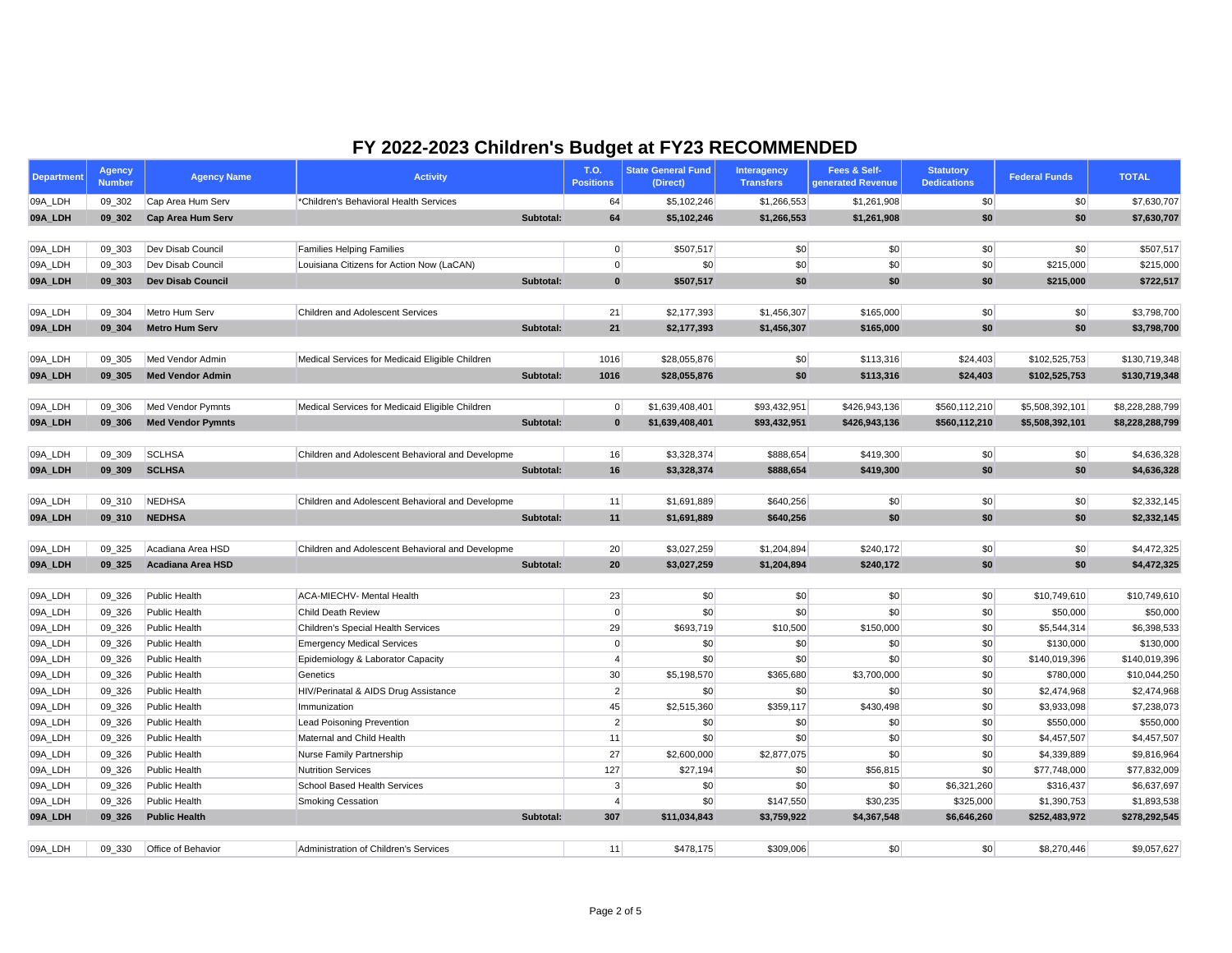| <b>Department</b> | <b>Agency</b><br><b>Number</b> | <b>Agency Name</b>            | <b>Activity</b>                                   |           | <b>T.O.</b><br><b>Positions</b> | <b>State General Fund</b><br>(Direct) | <b>Interagency</b><br><b>Transfers</b> | Fees & Self-<br>generated Revenue | <b>Statutory</b><br><b>Dedications</b> | <b>Federal Funds</b> | <b>TOTAL</b>  |
|-------------------|--------------------------------|-------------------------------|---------------------------------------------------|-----------|---------------------------------|---------------------------------------|----------------------------------------|-----------------------------------|----------------------------------------|----------------------|---------------|
| 09A_LDH           | 09 330                         | <b>Office of Behavior</b>     |                                                   | Subtotal: | 11                              | \$478,175                             | \$309,006                              | \$0                               | \$0                                    | \$8,270,446          | \$9,057,627   |
|                   |                                |                               |                                                   |           |                                 |                                       |                                        |                                   |                                        |                      |               |
| 09A_LDH           | 09_340                         | Citizens w/Dev Dis            | <b>Children's Waiver Services</b>                 |           | 197                             | \$0                                   | \$22,919,346                           | \$40,000                          | \$0                                    | \$0                  | \$22,959,346  |
| 09A_LDH           | 09_340                         | Citizens w/Dev Dis            | <b>Early Steps</b>                                |           | 13                              | \$17,188,231                          | \$0                                    | \$510,000                         | \$0                                    | \$7,021,584          | \$24,719,815  |
| 09A_LDH           | 09_340                         | Citizens w/Dev Dis            | PSSC-Residential & Community-Based Services       |           | 103                             | \$0                                   | \$9,670,658                            | \$0                               | \$0                                    | \$0                  | \$9,670,658   |
| 09A_LDH           | 09 340                         | <b>Citizens w/Dev Dis</b>     |                                                   | Subtotal: | 313                             | \$17,188,231                          | \$32,590,004                           | \$550,000                         | \$0                                    | \$7,021,584          | \$57,349,819  |
| 09A_LDH           | 09_375                         | <b>ICHSA</b>                  | Children and Adolescent Behavioral and Developme  |           | $6 \mid$                        | \$1,180,600                           | \$514,278                              | \$0                               | \$0                                    | \$0                  | \$1,694,878   |
| 09A_LDH           | 09_375                         | <b>ICHSA</b>                  |                                                   | Subtotal: | 6 <sup>1</sup>                  | \$1,180,600                           | \$514,278                              | \$0                               | \$0                                    | \$0                  | \$1,694,878   |
|                   |                                |                               |                                                   |           |                                 |                                       |                                        |                                   |                                        |                      |               |
| 09A_LDH           | 09_376                         | <b>CLHSD</b>                  | Children and Adolescent Behavioral and Developme  |           | 7                               | \$163,581                             | \$507,613                              | \$0                               | \$0                                    | $\vert \$\infty$     | \$671,194     |
| 09A_LDH           | 09_376                         | <b>CLHSD</b>                  |                                                   | Subtotal: | $\overline{7}$                  | \$163,581                             | \$507,613                              | \$0                               | \$0                                    | \$0                  | \$671,194     |
|                   |                                |                               |                                                   |           |                                 |                                       |                                        |                                   |                                        |                      |               |
| 09A_LDH           | 09 377                         | <b>NWLHSD</b>                 | Children and Adolescent Behavioral and Developme  |           | 0                               | \$361,596                             | \$784,692                              | \$39,220                          | \$0                                    | $\vert \$\infty$     | \$1,185,508   |
| 09A_LDH           | 09_377                         | <b>NWLHSD</b>                 |                                                   | Subtotal: | $\mathbf{0}$                    | \$361,596                             | \$784,692                              | \$39,220                          | \$0                                    | \$0                  | \$1,185,508   |
|                   |                                |                               |                                                   |           |                                 |                                       |                                        |                                   |                                        |                      |               |
| 10A_DCFS          | 10_360                         | Off Child & Family            | <b>Child Welfare Services</b>                     |           | 559                             | \$38,640,339                          | \$0                                    | \$2,601,768                       | \$0                                    | \$99,764,618         | \$141,006,725 |
| 10A_DCFS          | 10_360                         | Off Child & Family            | <b>Disability Determinations</b>                  |           | 48                              | \$0                                   | $\boldsymbol{\mathsf{S}}$              | \$0                               | \$0                                    | \$9,827,661          | \$9,827,661   |
| 10A_DCFS          | 10_360                         | Off Child & Family            | <b>Family Violence</b>                            |           | $\overline{1}$                  | \$0                                   | \$0                                    | \$0                               | \$0                                    | \$1,713,760          | \$1,713,760   |
| 10A_DCFS          | 10_360                         | Off Child & Family            | Supplemental Nutritional Assistance Program       |           | 355                             | \$30,456,414                          | \$0                                    | \$0                               | \$0                                    | \$50,444,424         | \$80,900,838  |
| 10A_DCFS          | 10_360                         | Off Child & Family            | Support Enforcement                               |           | 541                             | \$23,639,122                          | \$0                                    | \$0                               | \$0                                    | \$71,880,635         | \$95,519,757  |
| 10A_DCFS          | 10_360                         | Off Child & Family            | <b>TANF</b>                                       |           | 56                              | \$0                                   | \$0                                    | \$0                               | \$0                                    | \$111,136,916        | \$111,136,916 |
| 10A_DCFS          | 10_360                         | <b>Off Child &amp; Family</b> |                                                   | Subtotal: | 1560                            | \$92,735,875                          | \$0                                    | \$2,601,768                       | \$0                                    | \$344,768,014        | \$440,105,657 |
| 11A_DNR           | 11_431                         | NATR - Secretary              | Outreach and Public Information for Children      |           | 0                               | \$0                                   | \$0                                    | \$0                               | \$0                                    | \$28,540             | \$28,540      |
| 11A_DNR           | 11_431                         | <b>NATR - Secretary</b>       |                                                   | Subtotal: | $\mathbf{0}$                    | \$0                                   | \$0                                    | \$0                               | \$0                                    | \$28,540             | \$28,540      |
|                   |                                |                               |                                                   |           |                                 |                                       |                                        |                                   |                                        |                      |               |
| 11A_DNR           | 11_432                         | NATR - Conservatio            | Outreach &Information for Children                |           | 0                               | \$0                                   | \$0                                    | \$25,914                          | \$0                                    | \$0                  | \$25,914      |
| 11A_DNR           | $11_432$                       | <b>NATR - Conservatio</b>     |                                                   | Subtotal: | $\mathbf{0}$                    | \$0                                   | \$0                                    | \$25,914                          | \$0                                    | \$0                  | \$25,914      |
|                   |                                |                               |                                                   |           |                                 |                                       |                                        |                                   |                                        |                      |               |
| 11A_DNR           | 11_435                         | NATR - Coastal Res            | Outreach and Public Information for Children      |           | 0                               | \$0                                   | \$0                                    | \$0                               | \$0                                    | \$5,000              | \$5,000       |
| 11A_DNR           | $11_435$                       | <b>NATR - Coastal Res</b>     |                                                   | Subtotal: | $\mathbf{0}$                    | \$0                                   | \$0                                    | \$0                               | \$0                                    | \$5,000              | \$5,000       |
| 14A_LWC           | 14_474                         | WorkforceSupp/Trai            | Children's Budget Services to Youth               |           | 0                               | $ $ \$0                               | \$0                                    | $ $ \$0                           | \$0                                    | \$14,886,199         | \$14,886,199  |
| 14A_LWC           | 14_474                         | WorkforceSupp/Trai            |                                                   | Subtotal: | $\mathbf{0}$                    | \$0                                   | \$0                                    | \$0                               | \$0                                    | \$14,886,199         | \$14,886,199  |
|                   |                                |                               |                                                   |           |                                 |                                       |                                        |                                   |                                        |                      |               |
| 19A_HIED          | 19A_600                        | LSU System                    | 4-H Youth Development                             |           | 0                               | \$11,581,398                          | \$0                                    | \$214,300                         | \$0                                    | \$2,505,817          | \$14,301,515  |
| 19A_HIED          | 19A_600                        | LSU System                    | Healthcare, Education, Training & Patient Service |           | 0                               | \$4,959,077                           | \$0                                    | \$1,534,279                       | \$117,403                              | \$0                  | \$6,610,759   |
| 19A_HIED          |                                | 19A_600 LSU System            |                                                   | Subtotal: | $\mathbf{0}$                    | \$16,540,475                          | \$0                                    | \$1,748,579                       | \$117,403                              | \$2,505,817          | \$20,912,274  |
| 19A_HIED          |                                | 19A_615 Southern U System     | Child Development Resource Laboratory             |           |                                 | \$366,230                             | \$0                                    |                                   | \$0                                    | $ $ \$0              | \$366,230     |
| 19A_HIED          |                                | 19A_615 Southern U System     |                                                   | Subtotal: | 0 <br>$\mathbf{0}$              | \$366,230                             |                                        | \$0                               |                                        |                      | \$366,230     |
|                   |                                |                               |                                                   |           |                                 |                                       | \$0                                    | \$0                               | \$0                                    | \$0                  |               |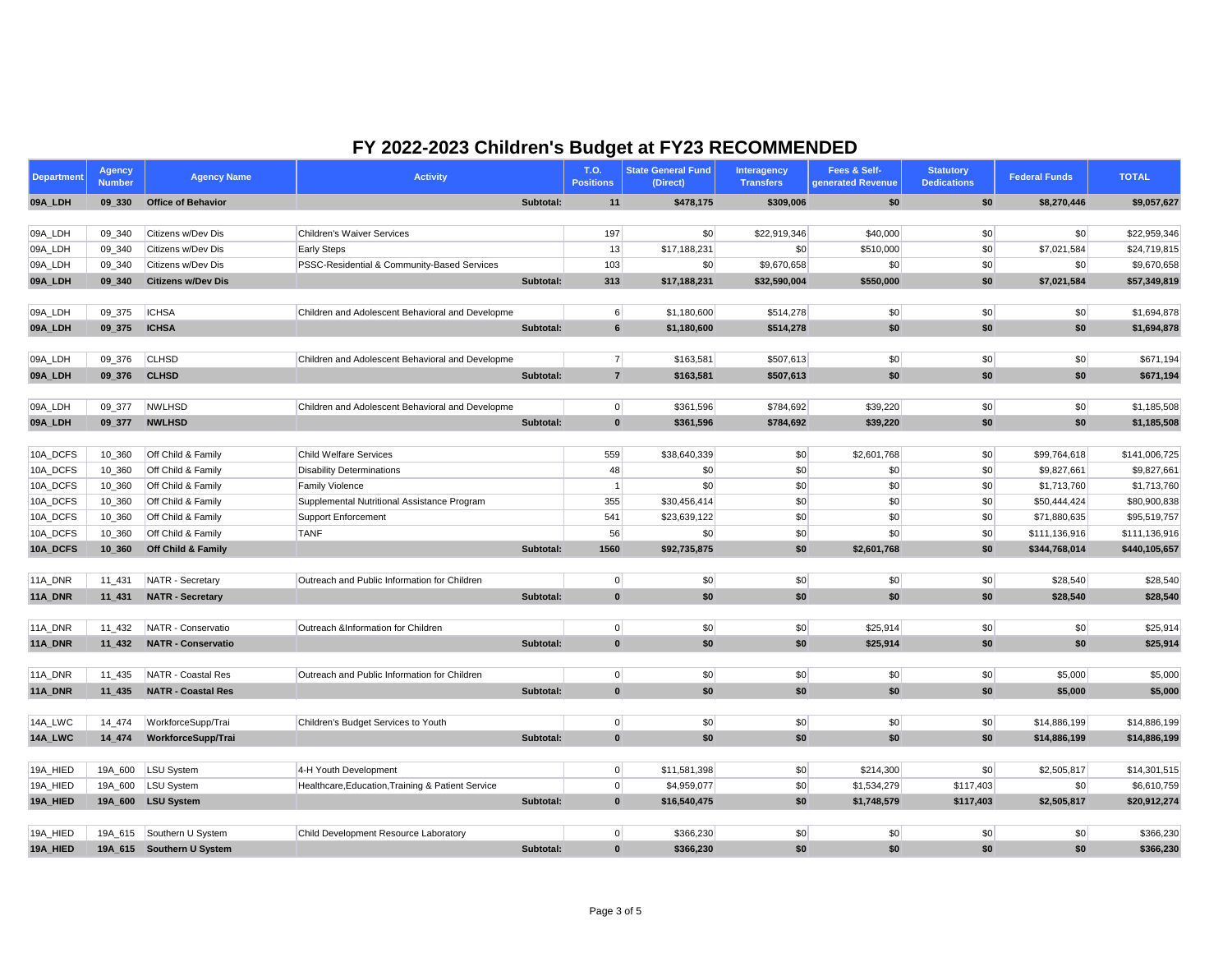| <b>Department</b> | <b>Agency</b><br><b>Number</b> | <b>Agency Name</b>           | <b>Activity</b>                                 | <b>T.O.</b><br><b>Positions</b> | <b>State General Fund</b><br>(Direct) | <b>Interagency</b><br><b>Transfers</b> | Fees & Self-<br>generated Revenue | <b>Statutory</b><br><b>Dedications</b> | <b>Federal Funds</b> | <b>TOTAL</b>    |
|-------------------|--------------------------------|------------------------------|-------------------------------------------------|---------------------------------|---------------------------------------|----------------------------------------|-----------------------------------|----------------------------------------|----------------------|-----------------|
|                   |                                |                              |                                                 |                                 |                                       |                                        |                                   |                                        |                      |                 |
| 19A_HIED          | 19A_671                        | Board of Regents             | <b>START College Saving Plan</b>                |                                 | \$3,962,716<br> 0                     | \$0                                    | \$0                               | \$0                                    | \$16,649             | \$3,979,365     |
| 19A_HIED          | 19A_671                        | <b>Board of Regents</b>      | Subtotal:                                       |                                 | $\mathbf{0}$<br>\$3,962,716           | \$0                                    | \$0                               | \$0                                    | \$16,649             | \$3,979,365     |
| 19B_OTED          | 19B_656                        | Special Ed Center            | <b>Administration and Shared Services</b>       |                                 | 90<br>\$13,243,732                    | \$393,406                              | \$34,245                          | \$0                                    | \$0                  | \$13,671,383    |
| 19B_OTED          | 19B_656                        | Special Ed Center            | LA School for Deaf                              | 118                             | \$8,118,922                           | \$903,138                              | \$3,000                           | \$76,622                               | \$0                  | \$9,101,682     |
| 19B_OTED          | 19B_656                        | Special Ed Center            | LA School for the Visually Impaired             |                                 | 70<br>\$5,181,720                     | \$497,482                              | \$0                               | \$76,081                               | \$0                  | \$5,755,283     |
| 19B_OTED          | 19B_656                        | Special Ed Center            | Special School District Auxiliary Account       |                                 | \$0<br>$\Omega$                       | \$0                                    | \$2,500                           | \$0                                    | \$0                  | \$2,500         |
| 19B_OTED          | 19B_656                        | Special Ed Center            | Special Schools Programs                        | 88                              | \$2,969,934                           | \$4,791,143                            | \$0                               | \$0                                    | \$0                  | \$7,761,077     |
| 19B_OTED          |                                | 19B_656 Special Ed Center    | Subtotal:                                       | 366                             | \$29,514,308                          | \$6,585,169                            | \$39,745                          | \$152,703                              | \$0                  | \$36,291,925    |
|                   |                                |                              |                                                 |                                 |                                       |                                        |                                   |                                        |                      |                 |
| 19B_OTED          | 19B_657                        | Sch for Math, Sci,           | Instruction                                     | 91                              | \$7,245,041                           | \$3,060,621                            | \$450,459                         | \$80,527                               | \$0                  | \$10,836,648    |
| 19B_OTED          | 19B_657                        | Sch for Math, Sci,           | Louisiana Virtual School                        |                                 | $\overline{0}$<br>\$0                 | \$0                                    | \$200,000                         | \$0                                    | \$0                  | \$200,000       |
| 19B_OTED          | 19B_657                        | Sch for Math, Sci,           | Subtotal:                                       |                                 | 91<br>\$7,245,041                     | \$3,060,621                            | \$650,459                         | \$80,527                               | \$0                  | \$11,036,648    |
| 19B_OTED          | 19B_658                        | Thrive Academy               | <b>Instruction Program</b>                      |                                 | 38<br>\$6,265,220                     | \$2,230,841                            | \$0                               | \$78,313                               | \$0                  | \$8,574,374     |
| 19B_OTED          | 19B_658                        | <b>Thrive Academy</b>        | Subtotal:                                       |                                 | 38<br>\$6,265,220                     | \$2,230,841                            | \$0                               | \$78,313                               | \$0                  | \$8,574,374     |
|                   |                                |                              |                                                 |                                 |                                       |                                        |                                   |                                        |                      |                 |
| 19B_OTED          | 19B 662                        | Educational TV Aut           | <b>Educational Services</b>                     |                                 | 65<br>\$6,987,725                     | \$315,917                              | \$2,344,201                       | \$75,000                               | \$0                  | \$9,722,843     |
| 19B_OTED          | 19B_662                        | <b>Educational TV Aut</b>    | Subtotal:                                       |                                 | 65<br>\$6,987,725                     | \$315,917                              | \$2,344,201                       | \$75,000                               | \$0                  | \$9,722,843     |
| 19B_OTED          | 19B 666                        | BESE                         | Grants to Elementary & Secondary School Systems |                                 | 5 <sup>5</sup><br>\$104,149           | \$0                                    | \$0                               | \$14,575,454                           | \$0                  | \$14,679,603    |
| 19B_OTED          | 19B_666 BESE                   |                              | Policymaking                                    |                                 | 6<br>\$1,143,095                      | \$0                                    | \$30,000                          | \$218,780                              | \$0                  | \$1,391,875     |
| 19B_OTED          | 19B_666                        | <b>BESE</b>                  | Subtotal:                                       |                                 | 11<br>\$1,247,244                     | \$0                                    | \$30,000                          | \$14,794,234                           | \$0                  | \$16,071,478    |
|                   |                                |                              |                                                 |                                 |                                       |                                        |                                   |                                        |                      |                 |
| 19B_OTED          | 19B_673                        | NOCCA                        | Instruction                                     |                                 | 79<br>\$7,019,108                     | \$2,392,936                            | \$0                               | \$79,167                               | \$0                  | \$9,491,211     |
| 19B_OTED          | 19B_673                        | <b>NOCCA</b>                 | Subtotal:                                       |                                 | 79<br>\$7,019,108                     | \$2,392,936                            | \$0                               | \$79,167                               | \$0                  | \$9,491,211     |
| 19D_LDOE          |                                | 19D_678   DOE State Activiti | <b>Administrative Support</b>                   |                                 | 95<br>\$11,784,341                    | \$3,145,696                            | \$9,191                           | \$0                                    | \$8,511,139          | \$23,450,367    |
| 19D_LDOE          |                                | 19D_678   DOE State Activiti | <b>Auxiliary Program</b>                        |                                 | 5<br>\$0                              | \$0                                    | \$1,140,411                       | \$0                                    | \$0                  | \$1,140,411     |
| 19D_LDOE          |                                | 19D_678   DOE State Activiti | Child Care Development Fund Admin. and Services | 192                             | \$0                                   | \$0                                    | \$277,556                         | \$0                                    | \$67,179,443         | \$67,456,999    |
| 19D_LDOE          |                                | 19D_678   DOE State Activiti | <b>District Support</b>                         | 195                             | \$16,078,658                          | \$10,308,131                           | \$5,517,666                       | \$263,914                              | \$275,955,446        | \$308,123,815   |
| 19D_LDOE          |                                | 19D 678 DOE State Activiti   | Subtotal:                                       | 487                             | \$27,862,999                          | \$13,453,827                           | \$6,944,824                       | \$263,914                              | \$351,646,028        | \$400,171,592   |
|                   |                                |                              |                                                 |                                 |                                       |                                        |                                   |                                        |                      |                 |
| 19D_LDOE          | 19D_681                        | Federal Support              | <b>CCDF Block Grant Provider Payments</b>       |                                 | \$0<br>$\overline{0}$                 | \$0                                    | \$0                               | \$0                                    | \$216,459,884        | \$216,459,884   |
| 19D_LDOE          | 19D_681                        | Federal Support              | <b>Federal Support</b>                          |                                 | \$0<br>$\Omega$                       | \$0                                    | \$9,377,789                       | \$0                                    | \$3,013,588,199      | \$3,022,965,988 |
| 19D_LDOE          | 19D_681                        | Non Federal Supp             | Child Care Assistance Provider Payments         |                                 | \$36,200,000<br>$\mathbf{0}$          | \$0                                    | \$0                               | \$0                                    | \$0                  | \$36,200,000    |
| 19D_LDOE          | 19D_681                        | Non Federal Supp             | Non Federal Support                             |                                 | 0 <br>\$102,299,106                   | \$52,543,000                           | \$0                               | \$14,180,869                           | \$0                  | \$169,022,975   |
| 19D_LDOE          | 19D_681                        | #MULTIVALUE                  | Subtotal:                                       |                                 | $\mathbf{0}$<br>\$138,499,106         | \$52,543,000                           | \$9,377,789                       | \$14,180,869                           | \$3,230,048,083      | \$3,444,648,847 |
| 19D_LDOE          | 19D_682                        | Recovery Sch.Distr           | Recovery School District - Construction         |                                 | 0 <br>$ 10\rangle$                    | \$79,261,310                           | \$16,571,295                      | \$0                                    | \$250,000            | \$96,082,605    |
| 19D_LDOE          |                                | 19D_682 Recovery Sch.Distr   | Recovery School District - Instruction          |                                 | $\overline{0}$<br>\$437,474           | \$24,368,477                           | \$514,111                         | \$0                                    | \$0                  | \$25,320,062    |
|                   |                                |                              |                                                 |                                 |                                       |                                        |                                   |                                        |                      |                 |